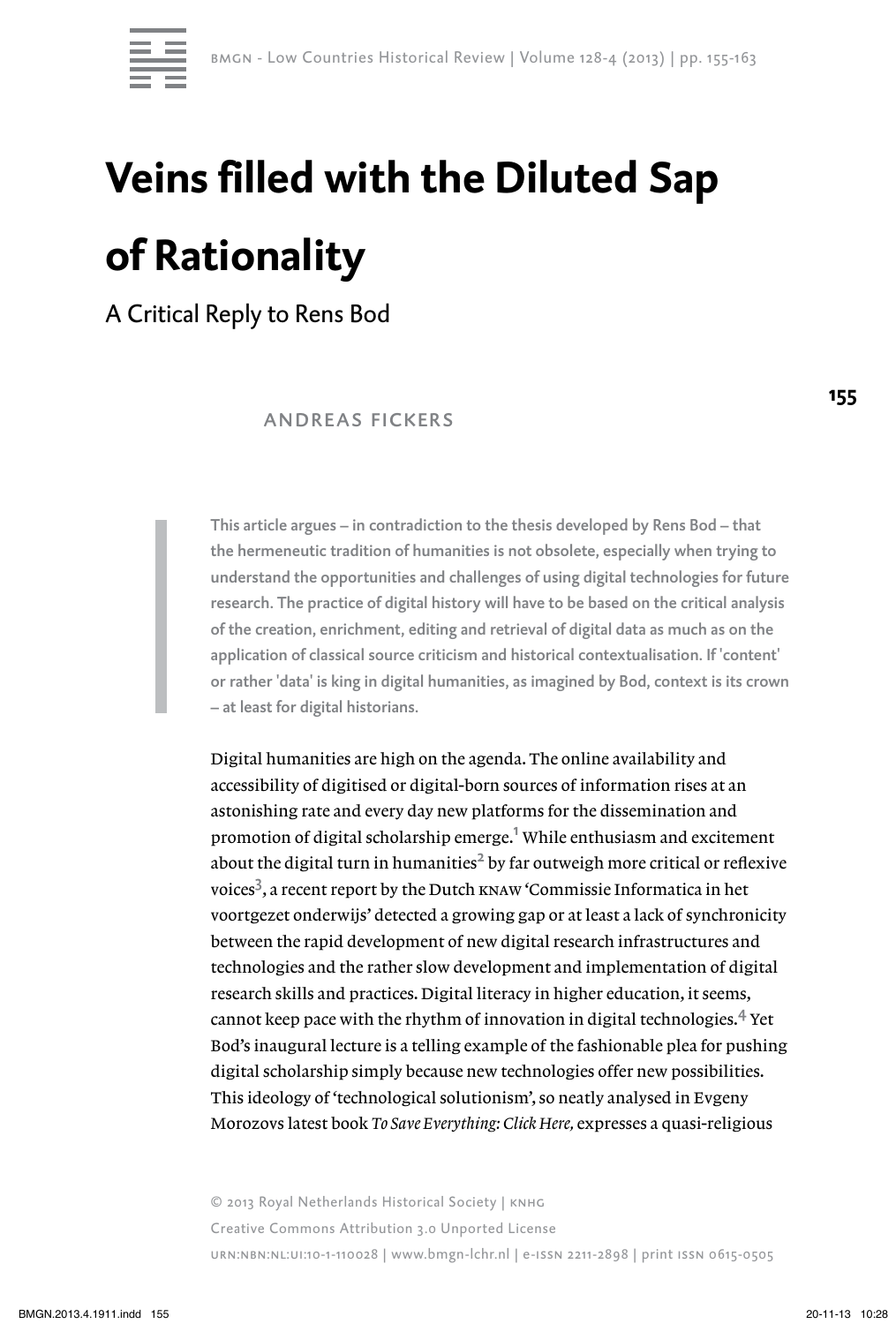sentiment about the unlimited possibilities of the Internet and everything digital.<sup>5</sup> Driven by a utilitarian logic and motivated by the ambition to create visibility in the 'economy of attention', Bod's provocative statements of 'the end of humanities 1.0' can be interpreted as a perfect embodiment of a specific state of mind within contemporary academia. A mindset that the Austrian Professor of Digital Methods in Architecture and Space Planning Georg Franck has aptly dubbed 'mental capitalism'.<sup>6</sup> Despite the fact that the effect of this mentality – which has affected Dutch academia more strongly than other scientific cultures in Europe – would merit a sharp contestation at this point, in this reply I have to restrict myself to the discussion of two of Bod's main theses: first, his assumption that the so-called 'humanities 2.0' will be able to 'reconcile' the positivist or empiricist tradition of the natural sciences with the hermeneutic tradition of humanities; second, I want to question the narrow perspective of Bod's intellectual agenda when it comes to his central research question – the search for 'universal patterns' in intellectual, artistic or political 'products' (in his case, texts).

## **Humanities 2.0 as new scientific paradigm?**

Exceptions prove the rule, but so far historians cannot be accused for being radical innovators when it comes to theoretical or methodological innovations in the field of digital humanities. Kiran Patel recently wondered about the 'collective silence' of the historical community when it comes to the dramatic impact of the Internet and digital technologies on the historian's profession.<sup>7</sup> While archivists and cultural heritage institutions have been debating the

- 1 See for example: http://digitalhumanitiesnow. org. This article is a critical reply to Rens Bod's inaugural address *The End of the Humanities 1.0 [Het einde van de geesteswetenschappen 1.0]* (December 2012).
- 2 David Berry, *Understanding Digital Humanities* (Malden 2012); Anne Burdick et.al.(eds.), *Digital Humanities* (Cambridge MA2012); Matthew K. Gold (ed.), *Debates in the Digital Humanities* (Minneapolis 2012).
- 3 David Levy, 'No time to think. Reflections on information technology and contemplative scholarship', *Ethics and Information Technology* 9:4 (2007) 237-249.
- 4 See for example the recently published advice on 'Digitale geletterdheid in het voortgezet onderwijs. Vaardigheden en attitudes voor de 21steeeuw' by the knaw Commissie Informatica in het voortgezet onderwijs. Published online (December 2012): http://www.knaw.nl/smartsite. dws?lang=NL&id=26101&pub=20121027.
- 5 Evgeny Morozov, *To Save Everything, Click Here. The Folly of Technological Solutionism* (New York 2013).
- 6 Georg Franck, *Mentaler Kapitalimus. Eine politische Ökonomie des Geistes* (München 2005).
- 7 Kiran K. Patel, 'Zeitgeschichte im digitalen Zeitalter. Neue und alte Herausforderungen', *Vierteljahreshefte für Zeitgeschichte* 3 (2011)331-351.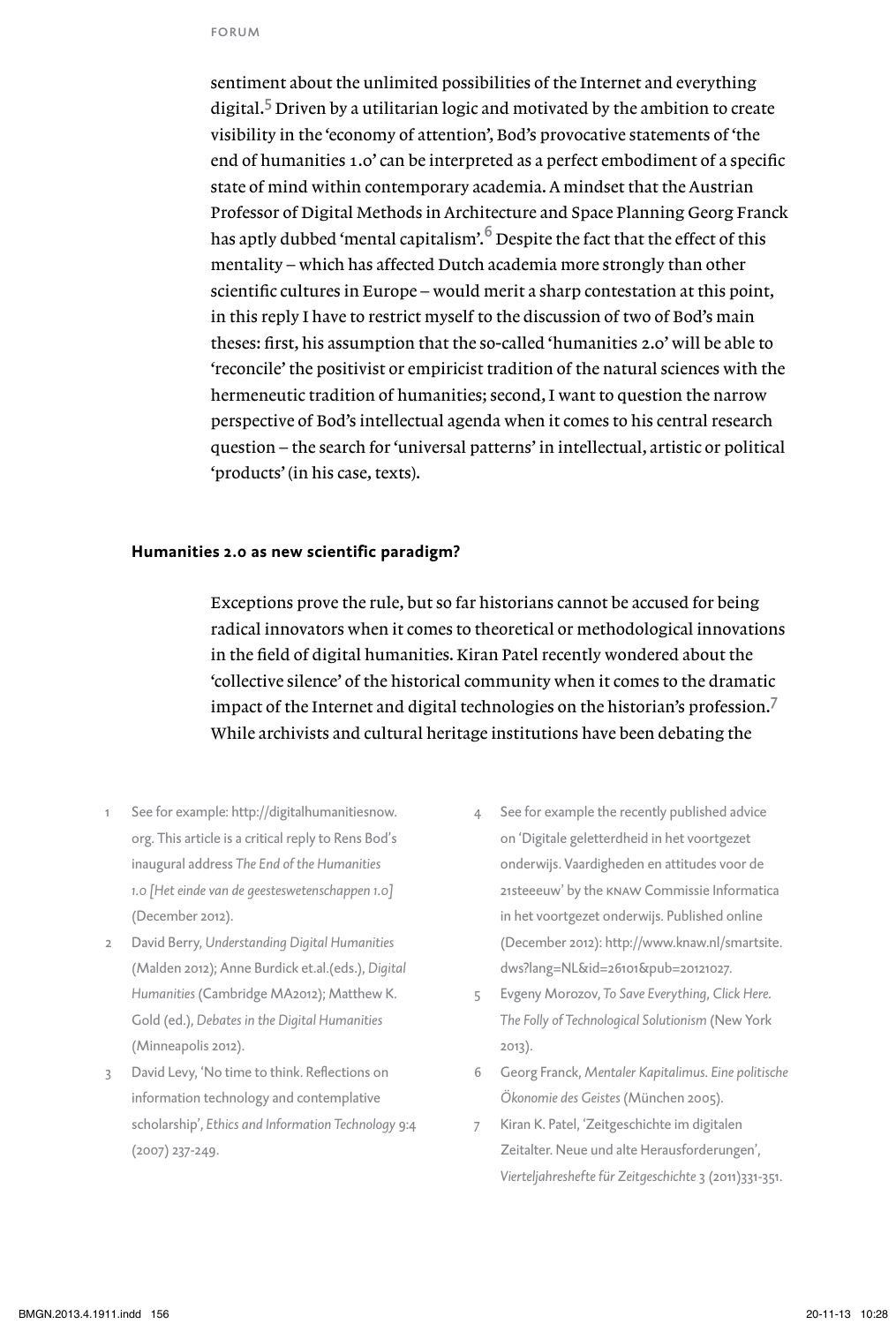substantial impact of the digital revolution in their field with some passion<sup>8</sup>, historians as their professional users, have remained surprisingly silent on this question. Yet, according to Roy Rosenzweig, one of the pioneers of digital history, reflecting on the challenges with which the so-called 'digital revolution' is confronting the historical discipline is a matter of epistemological urgency: 'Historians need to be thinking simultaneously about how to research, write, and teach in a world of unheard-of historical abundance and how to avoid a future of record scarcity'.<sup>9</sup>

While the shift of sources from 'document' to 'data' has mainly been discussed in terms of scale, the epistemological implications of this ontological shift have been investigated less.<sup>10</sup> As the digitisation process destroys the indexical relationship between a past historical reality and its physical imprint on a source (for example between the filmed reality and its physical imprint on the filmstrip), the concept of 'original' – so crucial in the emergence of history as a scientific discipline in the nineteenth century – seems to lose its analytical potential.11 In both digitised and digital-born sources, the information – through a process of data processing – is encoded and not inscribed onto the materiality of a medium as it was the case in analogue printing, photography or film.12 The challenge of doing digital source criticism is therefore to keep track of this process of transcription – a highly complicated task considering

- 8 Fiona Cameron (ed.), *Theorizing Digital Cultural Heritage* (Cambridge ma 2010).
- 9 Roy Rosenzweig,'Scarcity or Abundance?: Preserving the Past', in: Roy Rosenzweig, *Clio Wired: The Future of the Past in the Digital Age* (New York 2011) 6.
- Jim Mussel, 'Doing and making: history as digital practice', in: Toni Weller (ed.), *History in the Digital Age* (London 2013)79-94.
- 11 While the debate on originality of digital sources has produced some excellent scholarship that would certainly merit closer attention, I think that the concept of authenticity might be more appropriate to reflect the questions at stake. As a relational concept, authenticity problematises the relationship between 'the original' and 'the copy' in terms of mimetic features, for example in asking whether an interpretation of a text sticks to the author's intention or whether or

not it is true to the original historical, social or cultural context. For a detailed discussion of the question of authenticity of digital objects see the interesting collection of articles in the volume Charles T. Cullen et.al., *Authenticity in a Digital Environment*(Washington D.C. 2000): http:// www.clir.org/pubs/reports/pub92/pub92.pdf. See also Philipp Müller, 'Understanding history. Hermeneutics and source criticism in historical scholarship', in: Miriam Dobson and Benjamin Ziemann (eds.), *Reading Primary Sources: the Interpretation of Texts from Nineteenth- and Twentieth-Century History* (London, 2009) 21-36.

12 Jean-Philippe Genet, 'Source, Métasources, Texte, Histoire', in: Francesca Bocchi and Peter Denley (eds.), *Storia & multimedia. Atti del settimo Congresso Internazionale* (Proceedings of the Seventh International Congress, Association for History & Computing) (Bologna 1992) 3-17.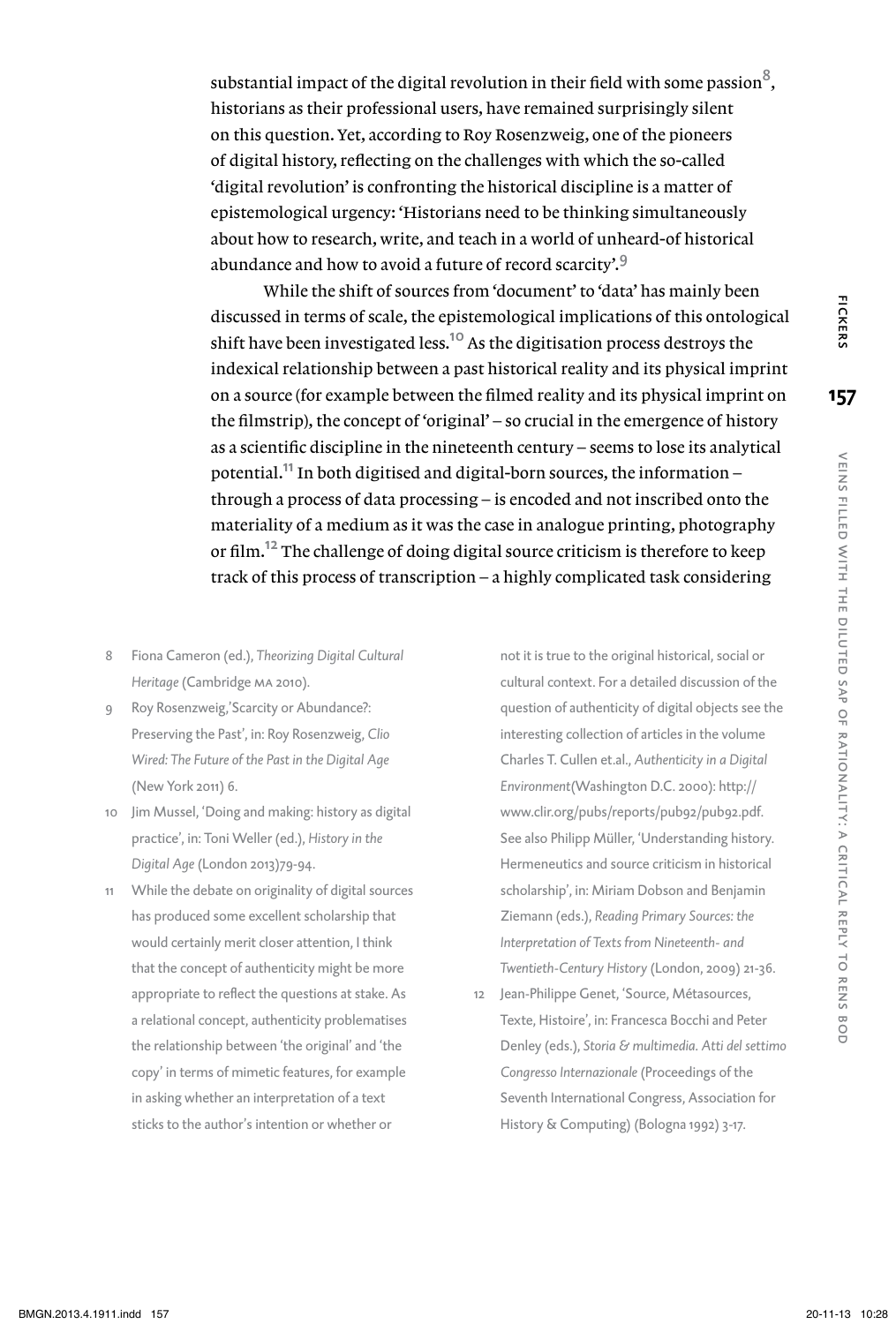the fluid nature of 'texts' or 'data' in the digital workflow.<sup>13</sup> Because codification means a process of interpretation and manipulation, digital history as a method has to reflect this ontological shift of the status of digital sources on two levels – on the level of classical source critique and on the level of historical epistemology.

While I fully agree with Bod that dealing with digitised and borndigital sources ask for a new practice of doing history in the digital age, I'm fundamentally opposed to his interpretation (or better: prediction) that the hermeneutic tradition of humanities therefore has come to an end. Since its emergence as a professional and academic discipline in the nineteenth century, the practice of historical research has been closely linked to the development of new tools and technologies.<sup>14</sup> Because of the different nature of historical sources a variety of so-called historical 'Hilfswissenschaften' have emerged over the past centuries, basically aiming at applying the fundamental principles of historical source criticism to the specific medial nature of sources. New technologies have always impacted on the practice of the historian – be it in teaching, research or international collaboration, and the introduction of and socialisation with these facilities in return has always resulted in a tension between old and new user generations of specific technologies. That the 'analogue born' generation of historians might experience the current transitions in historical practice as more 'radical' or 'revolutionary' than the 'digital born' is a classic phenomenon of generational shift, but doesn't justify the prediction of an epistemological 'paradigm shift' in the humanities.<sup>15</sup>

As in the past, future historians cannot escape the productive confrontation with the new technical, economic and social realities. It is true that the historical discipline might have been more reluctant than other disciplines when it comes to the intellectual and practical appropriation of new digital tools and technologies. In my plea for a new 'digital historicism' therefore I emphasised the need for a critical engagement of the discipline with the many methodological and epistemological challenges of the digital era.<sup>16</sup> This digital historicism should be characterised by a fruitful collaboration between archivists, computer scientists, historians and the

- 13 On the fluidity of digital data see Serge Noiret and Frédéric Clavert, 'Digital Humanities and History A New Field for Historians in the Digital Age', in: Idem (eds.), *Contemporary History in the Digital Age* (Bern 2013) 15-26.
- 14 See Gabriele Lingenbach, 'Ein Motor der Geschichtswissenschaft? Zusammenhänge zwischen technologischer Entwicklung, Veränderungen des Arbeitsalltags von Historikern und fachlichem Wandel', *Zeitenblicke* 10:3 (2011).
- 15 Peter Haber, *Digital Past. Geschichtswissenschaften im digitalen Zeitalter* (München 2011) 106.
- 16 Andreas Fickers, 'Towards a New Digital Historicism?: Doing History in the Age of Abundance', *view Journal of European Television History and Culture* 1:1 (2012): http://www. viewjournal.eu/index.php/view/article/view/ jethc004/4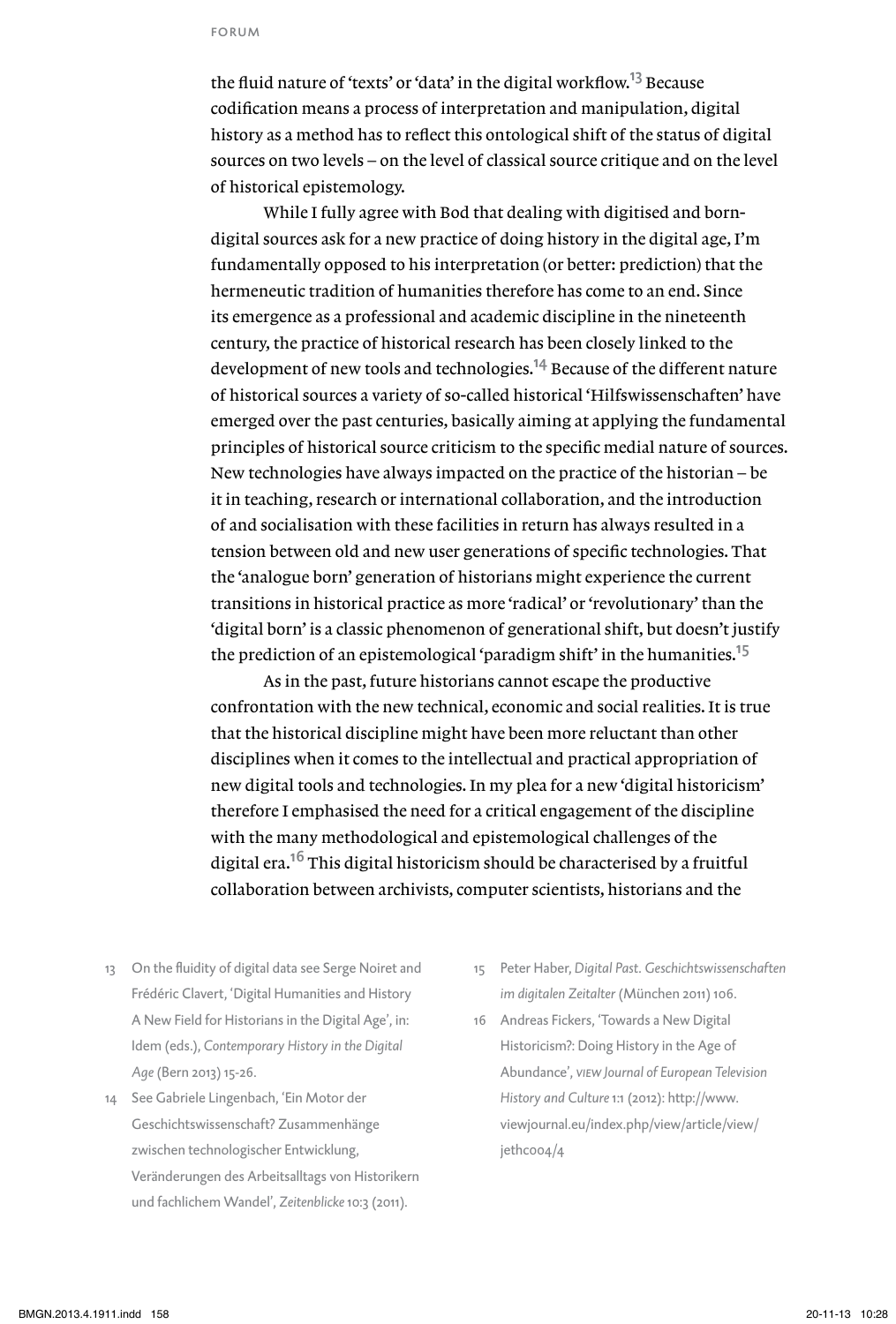public. As the Canadian historians William Turkel and Alan MacEachern have argued, historians will have to develop these tasks in collaboration with technical experts in the field – otherwise they are in danger of having methods forced on them that are not compatible with their practice: $\frac{1}{7}$  but this critical engagement with digital technologies does not imply that historians have to become programmers or IT specialists. As we know by now, Emmanuel Le Roy Ladurie's famous prediction that 'l'historien de demain sera programmeur ou ne sera plus<sup>18</sup> has proved to be wrong, and the fashion of cliometrics that dominated the field of history of economics in the 1970s is out-dated by now – despite the new possibilities of the digital era.

Instead of predicting a paradigm shift, I argue that new tools and technologies in digital humanities will simply enrich our classical repertoire of source critique. While Bod has updated Dilthey's epistemic categories of 'understanding' and 'explaining' as paper tigers in order to destroy or reconcile them in a vague plea for a 'humanities 3.0', I argue that future generations of historians will have to be trained in the critical analysis of the creation, enrichment, editing and retrieval of digital data *as much as* in the classical internal and external source critique. This evolutionary perspective embedding the field of digital humanities within the heuristic tradition of critical history might be less fashionable than the current trend to use a revolutionary rhetoric when it comes to anything digital, but it is by no means less serious about the theoretical and practical impact of new digital technologies and the Internet on the historical profession and historical storytelling.

## **In search for 'universal patterns'?**

Recognising that 'data' in humanities are complex, fuzzy and incomplete, it comes to a surprise that Bod's research programme for the humanities 2.0 looks rather simplistic. To a media historian like me, interested in the complex interrelationship between media technologies and infrastructures, mediated contents and their perception and cultural meaning, the search for 'universal patterns' in history makes little sense. Bod's research agenda for the 'humanities 2.0' reminds me of a positivist manifesto from the nineteenth century, translated into the digital jargon of the twentieth first century and driven by the idea (better: ideology) that digital technologies will finally offer the tools to detect and uncover the (so far hidden) logical foundations

- 17 William Turkel and Alan Mac Eachern, 'The Programming Historian', in: *NiCHE: Network in Canadian History & Environment*(2007-08):http:// niche- canada.org/programming-historian.
- 18 Emmanuel Le Roy Ladurie, *Le territoire de l'historien* (Paris 1973) 14.

to rens

**159**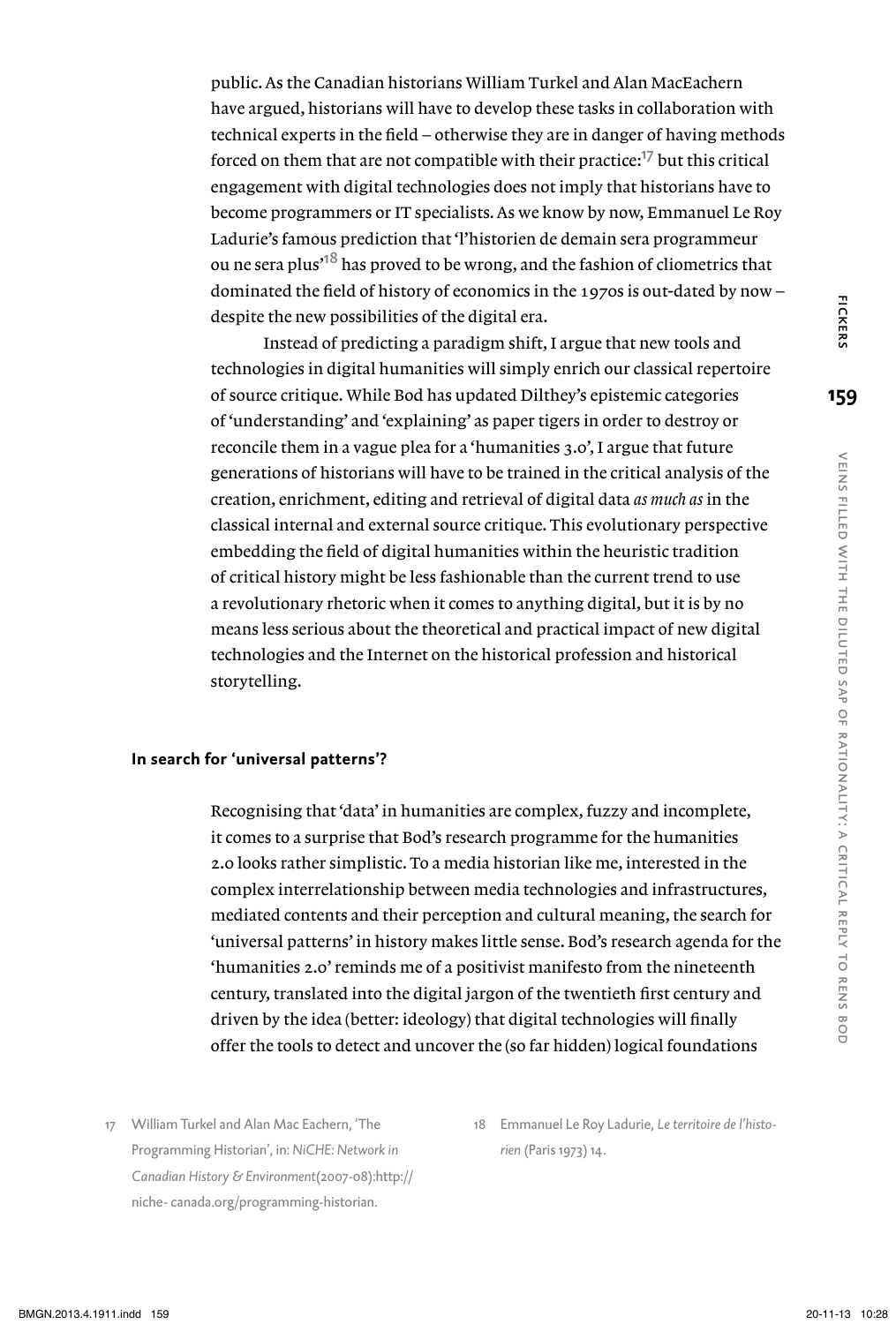of all human activities (be it history, music or language).<sup>19</sup> It was exactly this a-historical approach of positivist and empiricist research that motivated Wilhem Dilthey to formulate his hermeneutic theory of humanities, arguing that a historical understanding of the past necessarily implies reflection on the basic historicity of both past and present facts and agencies.<sup>20</sup> Without denying the possibility of structural causalities, Dilthey emphasised the individuality of perception, imagination and reasoning in order to develop a critical approach to history paying attention to both structural forces and individual agency. In paraphrasing Dilthey one could say that the veins of the 'reasoning subject' Rens Bod seem to be filled not with real blood, but with 'the diluted sap of rationality'!<sup>21</sup> While standing in the tradition of such great thinkers as John Locke, David Hume, Immanuel Kant, Auguste Comte, Émile Durkheim or Noam Chomsky, Bod's approach to the history of humanities clearly differs from the tradition of critical historiography introduced by Gustav Droysen, Georg Simmel and Max Weber, which aimed at problematising past realities instead of searching for universal patterns.<sup>22</sup>

If, as the French historian Antoine Prost has convincingly argued, it is our questions that construct the historical objects of investigation, than Bod's 'historical objects' are in fact a-historical entities and as such of little interest for historians.23 The search for universal principles or patterns might be of interest for philosophers, natural scientists or computational linguists, but makes no sense for historians who share a basic belief in the radical historicity (and therefore necessarily changeability) of all human nature and culture.<sup>24</sup>If content or rather data is king in digital humanities, context is the crown – at least for digital historians.<sup>25</sup>As Achim Landwehr in a prize-winning essay on

- 19 For a popular yet highly reflexive examination of the (abortive) search for a logical foundation of reasoning see Apostolos Doxiadis, Christos Papadimitriou and Alecos Papadatos, *Logicomix: An Epic Search for Truth* (London 2009).
- 20 For a critical reflection on this issue see Doris Gerber, *Analytische Metaphysik der Geschichte. Handlungen, Geschichte und ihre Erklärungen* (Berlin 2012).
- 21 'In den Adern des erkennenden Subjekts, das Locke, Hume und Kant konstruierten, rinnt nicht wirkliches Blut, sondern der verdünnte Saft von Vernunft als bloßer Denktätigkeit'. Wilhelm Dilthey, *Texte zur Kritik der historischen Vernunft*, Hans-Ulrich Lessing (ed.) (Göttingen, 1983)32.
- 22 For an intellectual history of the founding

fathers of this tradition see Uwe Barrelmeyer, *Geschichtliche Wirklichkeitals Problem. Untersuchungen zu geschichtstheoretischen Begründungen historischen Wissens bei Johann Gustav Droysen, Georg Simmel und Max Weber* (Münster 1997).

- 23 Antoine Prost, *Douze leçons sur l'histoire* (Paris 1996).
- 24 See Olaf Breidbach, *Radikale Historisierung. Kulturelle Selbstversicherung im Postdarwinismus* (Berlin 2011).
- 25 See Pelle Snickars, 'If Content is King, Context is its Crown', *VIEW Journal of European Television History and Culture* 1:1 (2012)34-39. This article is part of a special issue on 'Making Sense of Digitized Sources'. See http://www.viewjournal. eu/index.php/view/issue/view/1.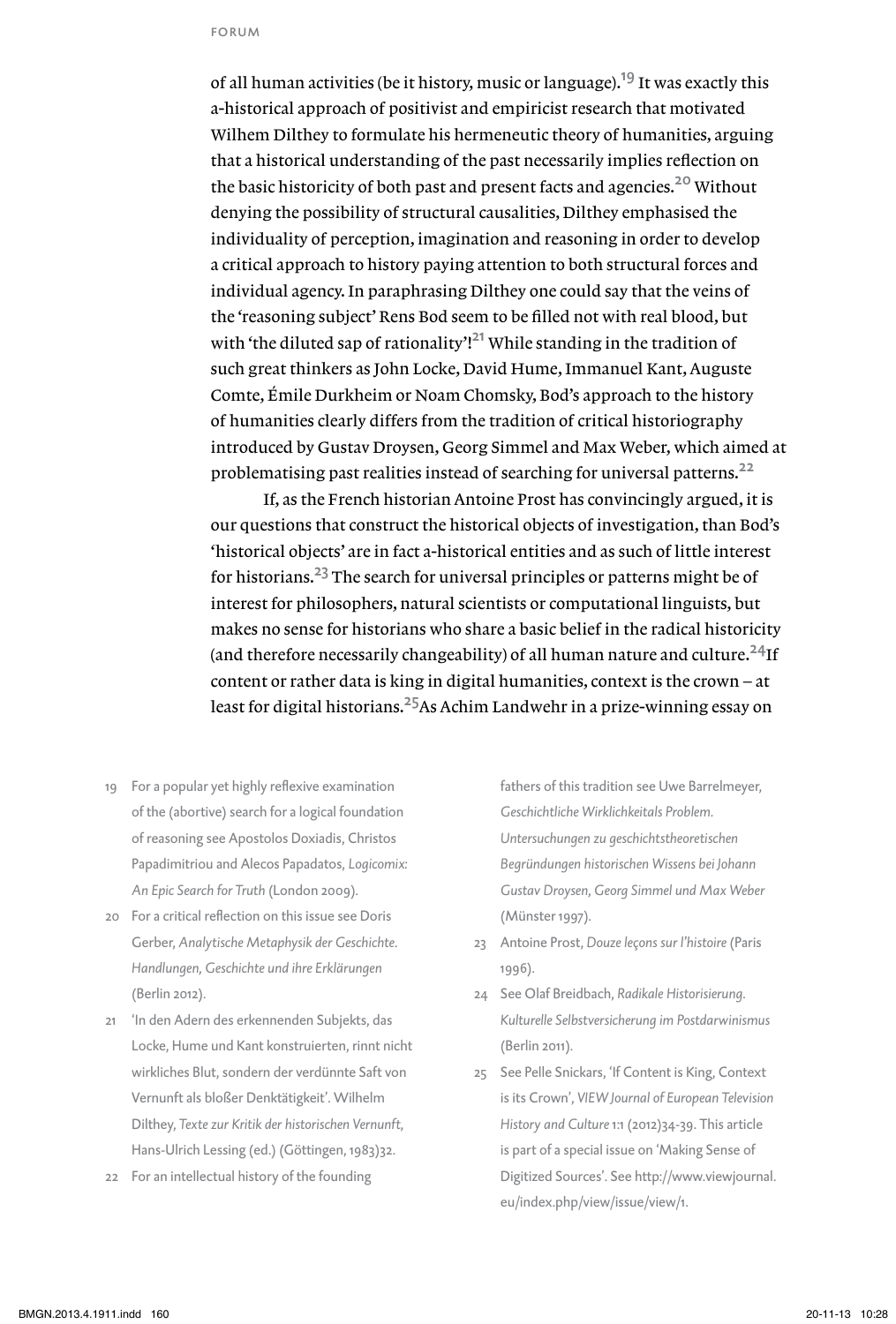the topic of 'history and criticism' has recently put it, doing history is the 'art of not being too sure' or, in other words, historical criticism means contributing to the 'Entselbstverständlichung' (the making less self-evident) of the world!<sup>26</sup> Bod's 'humanities 2.0' aim at the opposite.

This 'Entselbstverständlichung' becomes even more urgent when taking Roy Rosenzweig's diagnosis of the radical shift from an 'age of scarcity' to an 'age of abundance' seriously. This is especially true for my field of expertise, which is the history of media. While most media histories of the past – partly due to problems of accessibility to audio/visual sources – have been based on the study of written and published sources, the massive digitisation of sonic and visual sources (both photographs and moving images) by cultural heritage institutions and audiovisual archives and the online availability of digital-born sources on multi-media platforms such as Youtube, Twitter, My Space or Facebook will confront future generations of media historians with a fourfold challenge:

- 1 How to develop and apply a critical methodology for an audio-visual digital source criticism?
- 2 How to theorise and analyse the intermedial relationships and processes of remediation in the 'age of convergence'?
- 3 How to develop new forms of historical narratives in times of transmedia storytelling?
- 4 How to deal with the materiality of media technologies that tend to be overlooked in digital history?

If we accept the assumption that 90% of all data transfer on the Internet as well as 2/3 of all data transfer on mobile communication devices will be video-based in 2014 – this is at least the prediction of the latest 'Cisco Visual Networking Index $x^{27}$  – and if we recognise that most public history projects and the popular dissemination of historical information in different media are based more and more on or built around audio-visual sources<sup>28</sup>, one might conclude that future generations of historians will have to be skilled in the critical reading, interpretation and use of digitised audio-visual sources.

So far, I argue, historical teaching and education is badly prepared for this audio-visual turn in public and professional history – with the danger of historians losing their authority as 'experts' of historical storytelling in the public domain. I agree with Peter Haber that one of the major challenges in digital history therefore is to cope with the shift of the Internet from a

- 26 Achim Landwehr, 'Die Kunst, sich nicht allzu sicher zu sein: Möglichkeiten kritischer Geschichtsschreibung', *Werkstatt Geschichte* 61 (2012)7-14.
- 27 http://www.cisco.com/en/US/solutions/ collateral/ns341/ns525/ns537/ns705/ns827/white\_ paper\_c11-481360.pdf.

**161**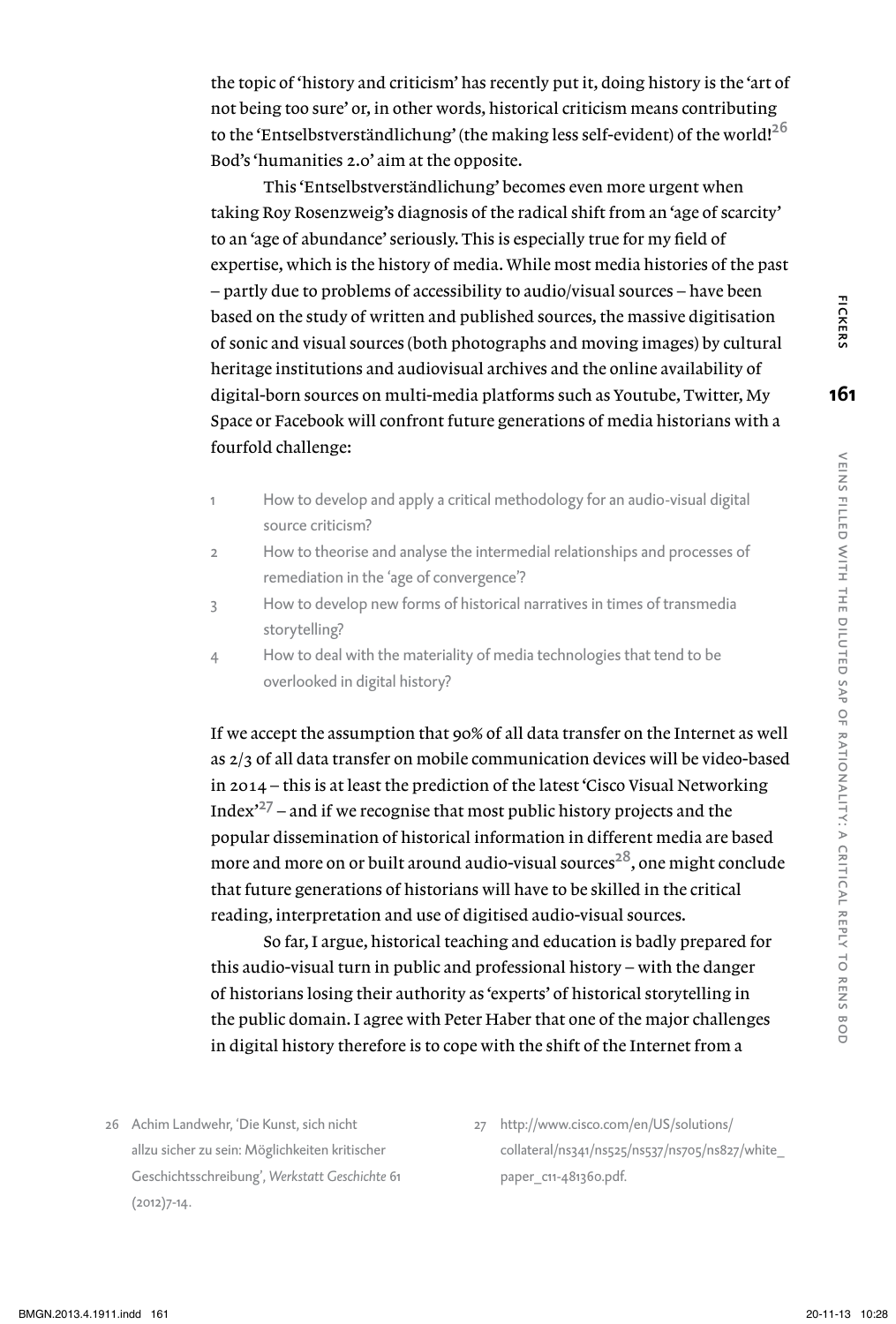text-based medium to a predominantly visual medium.<sup>29</sup> This shift asks for a critical reflection of both the history of media and the mediated nature of historical sources: but what Haber and other early protagonists of digital history have so far neglected is the impact of this audio-visual turn on future practices of historical storytelling. Until today, the written word has remained the primary medium of historical scholarship – even for media historians. Historical storytelling, at least within academia, is characterised by narrative conventions that tend to give priority to scrutiny over narrative continuity – the footnote being the icon and symbol of scholarly legitimacy.<sup>30</sup> But this routine practice of historical writing seems far from being best adapted to the new online environment of digital scholarship.

Until now, digital history has mainly produced what Steve Anderson as aptly described as 'database histories': 'histories comprised of not narratives that describe an experience of the past but rather collections of infinitely retrievable fragments, situated within categories and organized according to predetermined associations'.31 Although I am sympathetic to the democratic value of such database histories, I believe that the real potential for future storytelling in digital history will eventually lie in a thoughtful combination of different narrative offers spread over different media forms. The upcoming hundredth 'anniversary' of the First World War is a perfect occasion to present the rich research on this topical issue in a great variety of narrative formats – podcasts using audio sources, video-essays based on moving images, virtual exhibitions, e-books and even computer games offer the possibility of creating a multitude of media narratives, each based on a specific type of sources and exploring the possibilities of historical narration that is tied to empirical evidence of such sources.<sup>32</sup> According to Henri Jenkins, one of the leading figures in new media scholarship, transmedia storytelling is the trendsetting model for the production of fictional media content in the age of convergence. Jenkins defines transmedia storytelling as follows:

- 28 See Jerome de Groot, *Consuming History: Historians and Heritage in Contemporary Popular Culture* (London 2009).
- 29 Haber, *Digital Past*, 134-139.
- 30 Anthony Grafton, *The Footnote: A Curious History* (Cambridge, ma 1997).
- 31 Steve F. Anderson, *Technologies of History: Visual Media and the Eccentricity of the Past* (Hanover, New Hampshire 2011) 122.
- 32 See for example the interactive exhibition on the First World War on Europeana: http://www. europeana1914-1918.eu or the 'World War One goes Twitter' project of the Master of European History at Luxembourg University: http://heurope.uni.lu/?page\_id=621